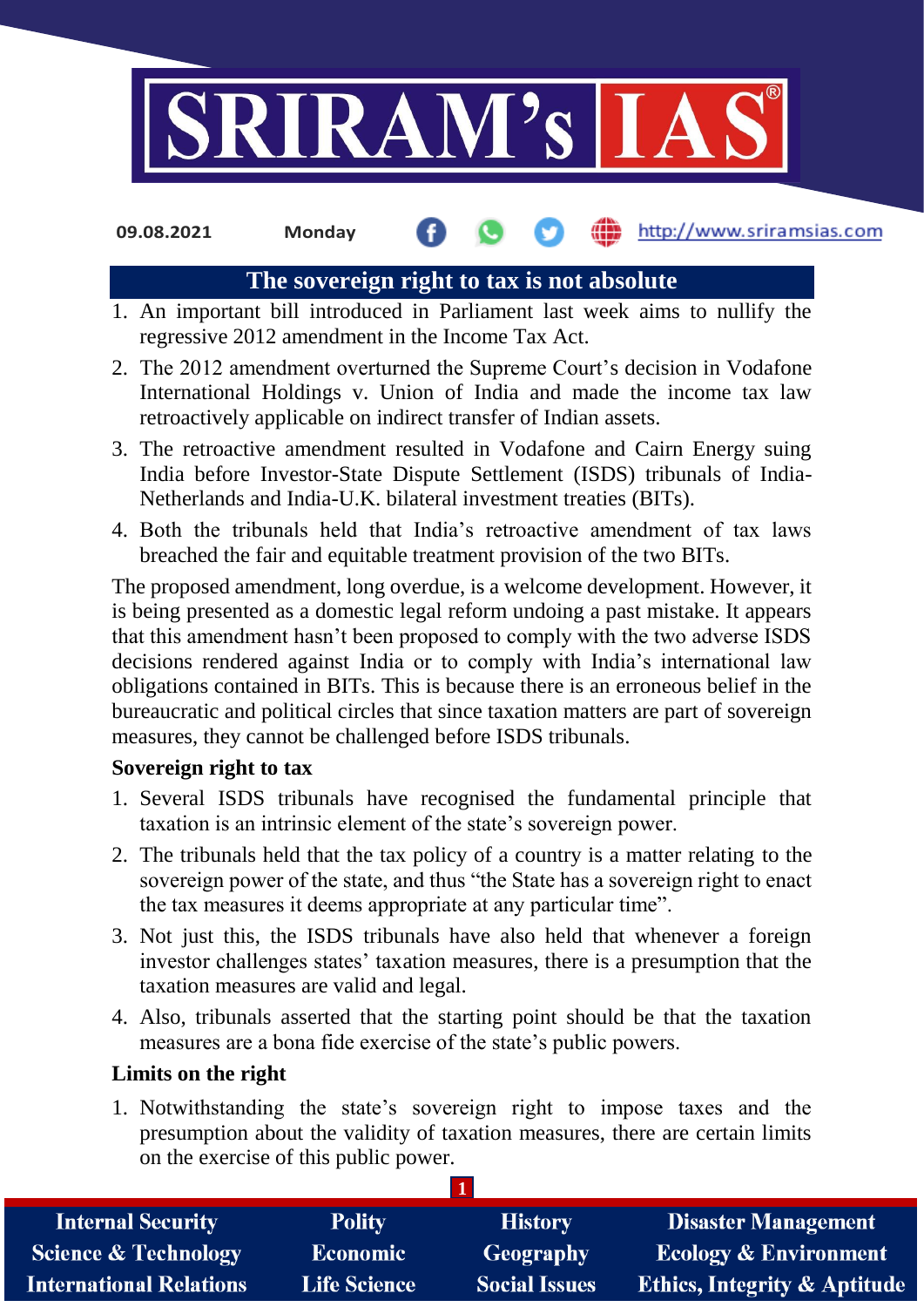

2. The two most used BIT provisions to challenge a state's taxation measures are

**fin** http://www.sriramsias.com

- expropriation and the fair and equitable treatment provision. 3. The tribunals held that under customary international law, there are two limits
- on the state's right to tax. First, the tax should not be discriminatory; second, it should not be confiscatory.
- 4. The tribunals held that a state's tax measures would amount to an expropriation of foreign investment if the tax law is extraordinary, punitive in amount, or arbitrary in incidence.
- 5. In the context of the fair and equitable treatment provision, foreign investors have often challenged taxation measures as breaching legal certainty, which is an element of the fair and equitable treatment provision.
- 6. Although legal certainty does not mean immutability of legal framework, states are under an obligation to carry out legal changes such as amending their tax laws in a reasonable and proportionate manner.

# **Legal Certainty**

**09.08.2021 Monday**

- 1. The tribunal in Cairn Energy v. India said that taxing indirect transfers is India's sovereign power and the tribunal would not comment on it. However, such matters are not of "absolute, unquestioning deference and there are limits on it". Thus, India's right to tax in the public interest should be balanced with the investor's interest of legal certainty.
- 2. In the context of amending tax laws retroactively, such an action should be justified by a specific purpose that could not be accomplished by applying taxes prospectively.
- 3. The tribunal held that the public purpose that justifies the application of law prospectively will usually be insufficient to justify the retroactive application of the law. There must be an additional public purpose to justify the retroactive application of the law.
- 4. For example, India argued that the 2012 amendment was to ensure that foreign corporations who use tax havens for the indirect transfers of underlying Indian assets pay taxes.
- 5. However, the tribunal held that this objective could be achieved by amending the income tax law prospectively, not retroactively.

| <b>Internal Security</b>        | <b>Polity</b>       | <b>History</b>       | <b>Disaster Management</b>              |  |  |  |
|---------------------------------|---------------------|----------------------|-----------------------------------------|--|--|--|
| <b>Science &amp; Technology</b> | <b>Economic</b>     | Geography            | <b>Ecology &amp; Environment</b>        |  |  |  |
| <b>International Relations</b>  | <b>Life Science</b> | <b>Social Issues</b> | <b>Ethics, Integrity &amp; Aptitude</b> |  |  |  |